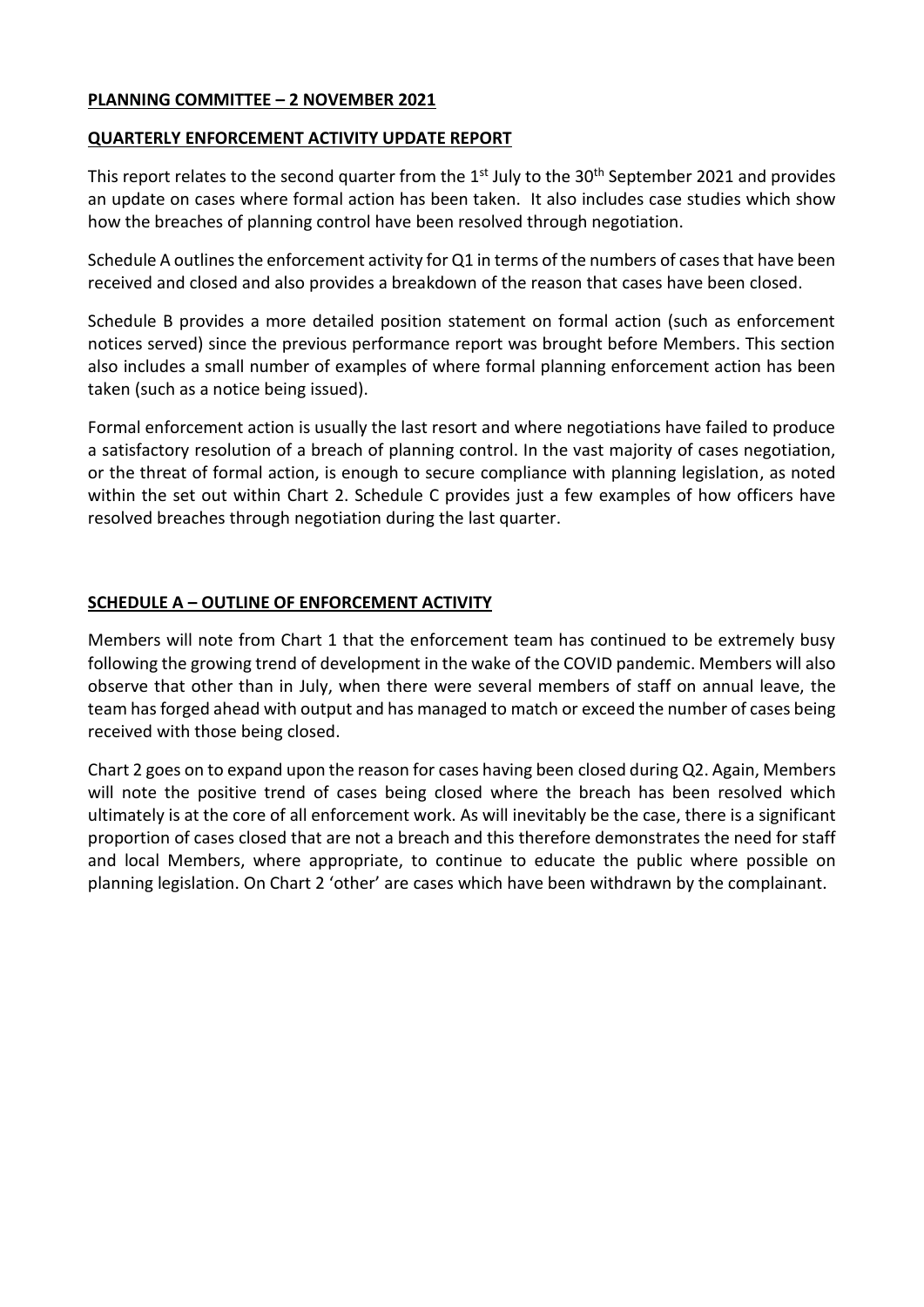

Chart 1 – Number of enforcement cases receieved and closed during Q2 of the 2021/2022 period.



Chart 2 – Reason that enforcement cases have been closed during Q2 of 2021/2022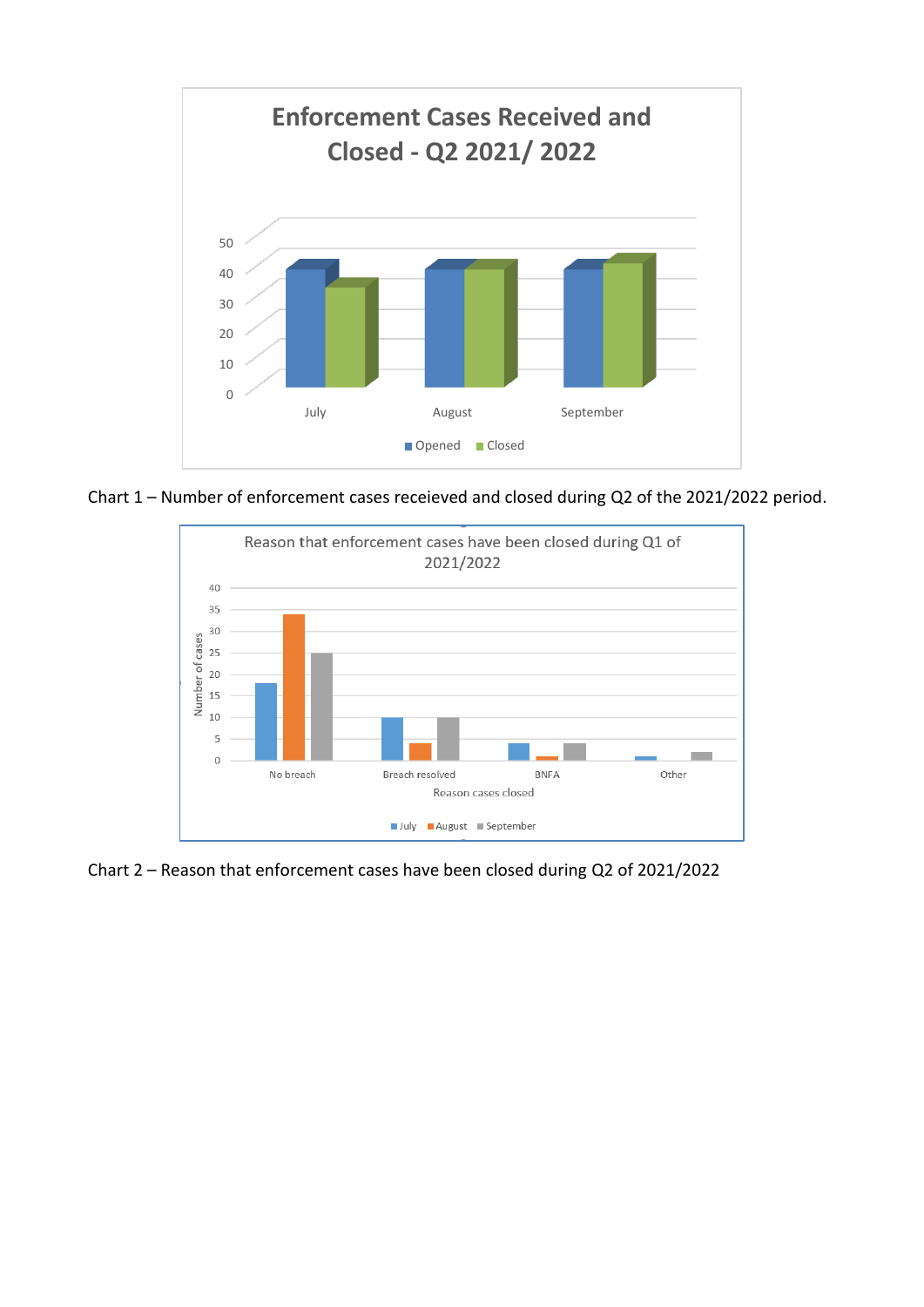

Chart 3 – notices issued during Q2 of 2021/2022.

In addition Members will be aware that in September 2020 the planning enforcement plan (PEP) was adopted. As well as setting out how the enforcement service will operate and what Members and the public can expect from the service, the PEP also put in place a system of case prioritisation which emcompassed targets for initial investigations to take place.

Members will note that whilst the enforcement team has continued to operate at a high level of compliance with the targets set within the PEP (95%), due to staff turn over and annual leave over the period the number of cases meeting the targets has dropped slightly from Q1. The team is committed to reaching the previous level by the conclusion of Q3.

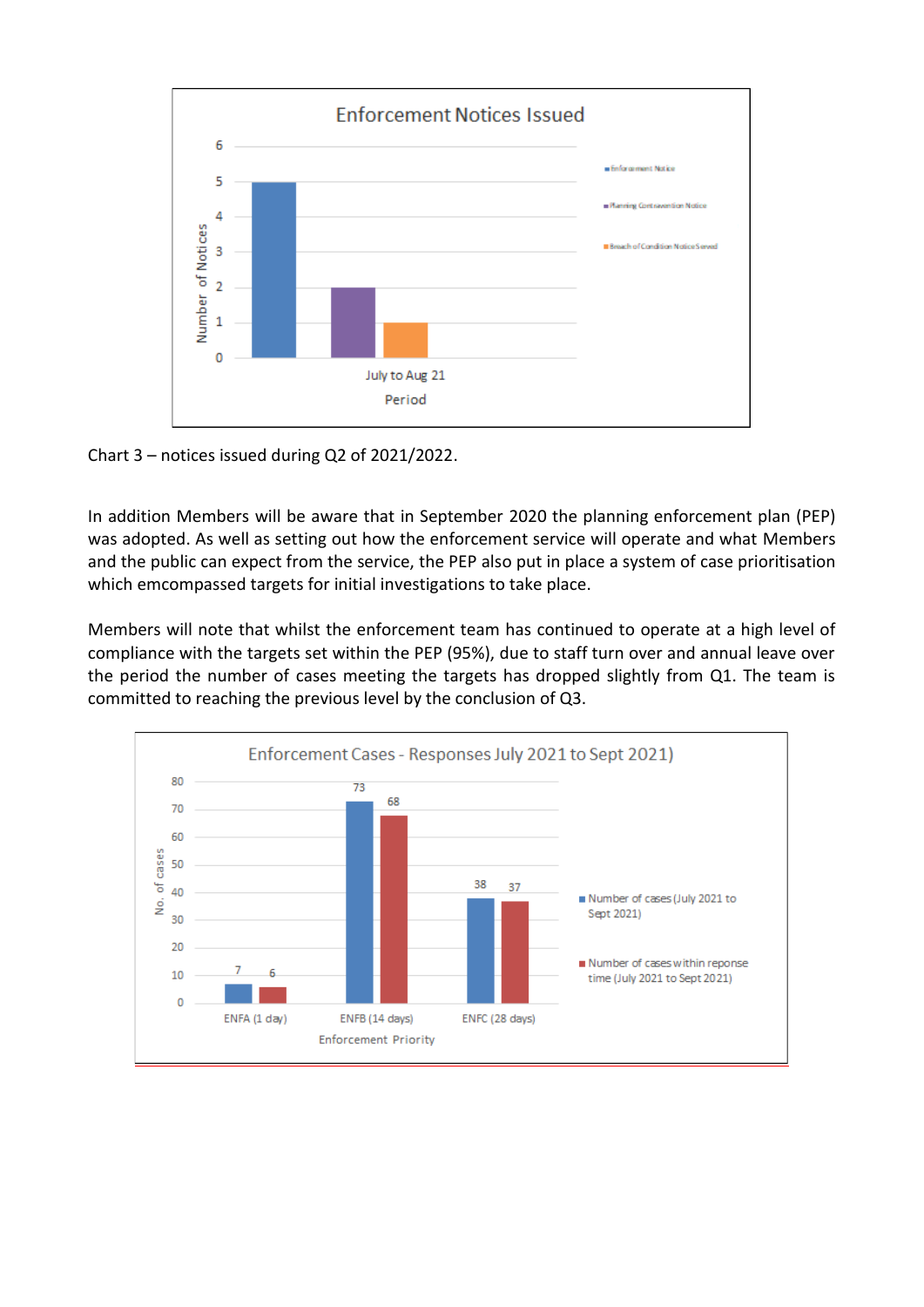# **Appeal Outcomes in Quarter 2**

|                              | July                        | August                                              | September                                        | Total          |
|------------------------------|-----------------------------|-----------------------------------------------------|--------------------------------------------------|----------------|
| <b>Notices Issued</b>        | 21/00270/ENFB               | 3<br>20/00146/ENF<br>21/00264/ENFB<br>20/00342/ENFB | 2<br>20/00126/ENF<br>21/00145/ENFB               | 6              |
| <b>Notices Complied With</b> | 21/00081/ENFB               | 0                                                   | 20/00336/ENFC                                    | $\overline{2}$ |
| <b>Appeal Lodged</b>         | 0                           | 0                                                   | $\overline{2}$<br>20/00342/ENFB<br>21/00145/ENFB | 2              |
| <b>Appeal Determined</b>     | 20/00205/ENF<br>(dismissed) |                                                     |                                                  | 1              |

## **SCHEDULE B. FORMAL ACTION TAKEN**

## **Enforcement Ref: 20/00342/ENFB**

**Site Address**: 15A Waterloo Yard, King Street, Southwell

**Alleged Breach**: Unauthorised Cladding

**Date Received**: September 2020

**Action To Date**: Enforcement Notice Served August 2021

**Background:** Officers were notified that timber and metal cladding had been affixed to a commercial premises located within the Southwell Conservation Area. A retrospective application for planning permission seeking to retain the cladding was submitted and refused, on account of its uncharacteristic, modern appearance in this historic setting. A planning Enforcement Notice, which has been appealed to the Planning Inspectorate, was issued following the refusal of the application which requires the removal of the cladding.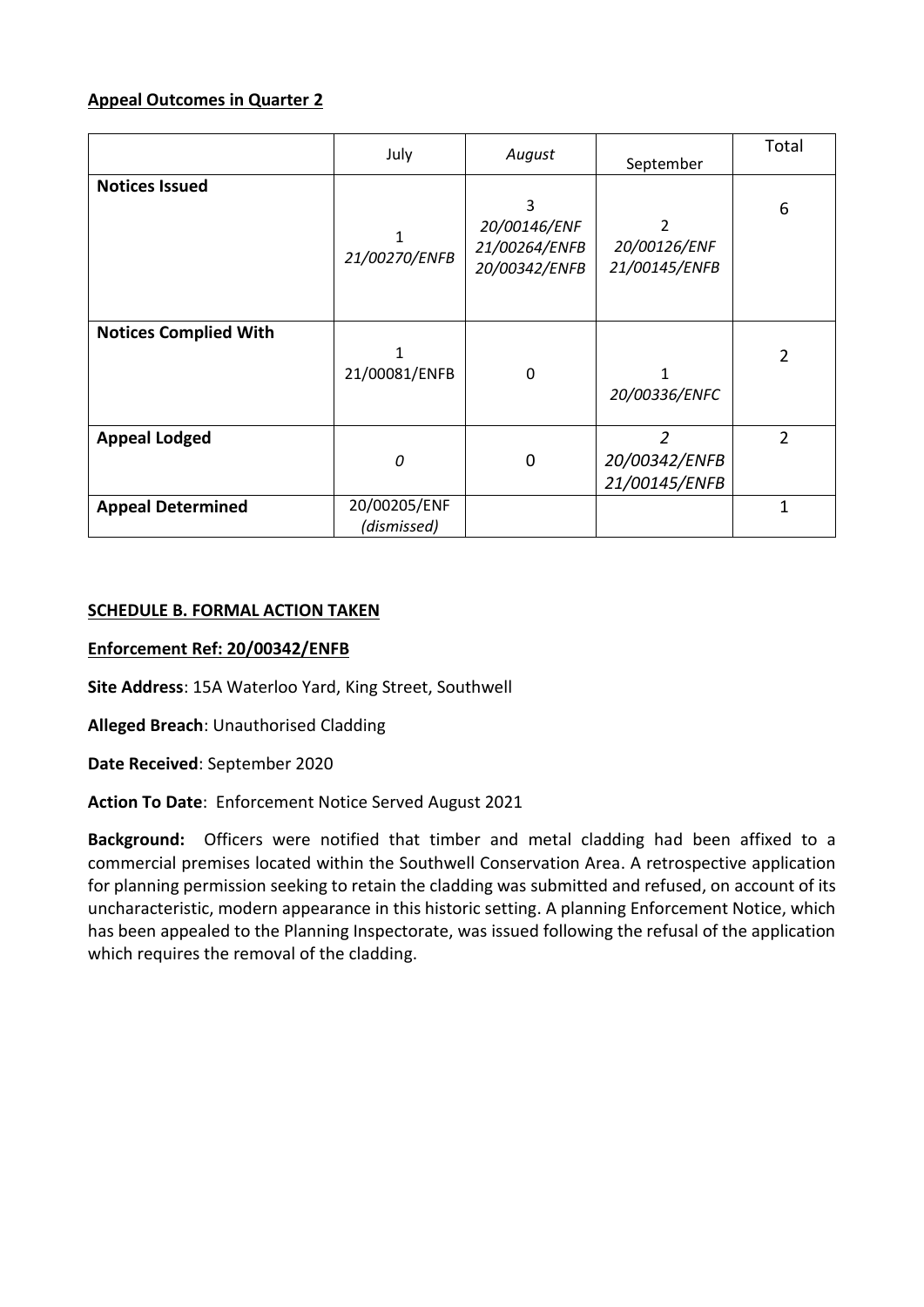

# **Enforcement Ref: 21/00145/ENFB**

**Site Address:** Land at Hall Cottage, High Street, Holme

**Date Received:** April 2020

**Action To Date:** Enforcement Notice Served September 2021

**Background:** The Local Planning Authority was made aware that a parcel of vacant land, formerly part of the registered gardens of the grade II listed Holme Hall, but now within the ownership of the nearby equestrian facility, had been laid with crushed stone to form a hard surface. The area of land is used by the equestrian facility for the manoeuvring and parking of vehicles, including large equestrian trucks. Given the proximity of the hard surface to the grade II listed Holme Hall, and the potential for amenity impacts upon its occupants, an Enforcement Notice requiring the area of hard surfacing to be removed was issued. An appeal has been lodged with the Planning Inspectorate.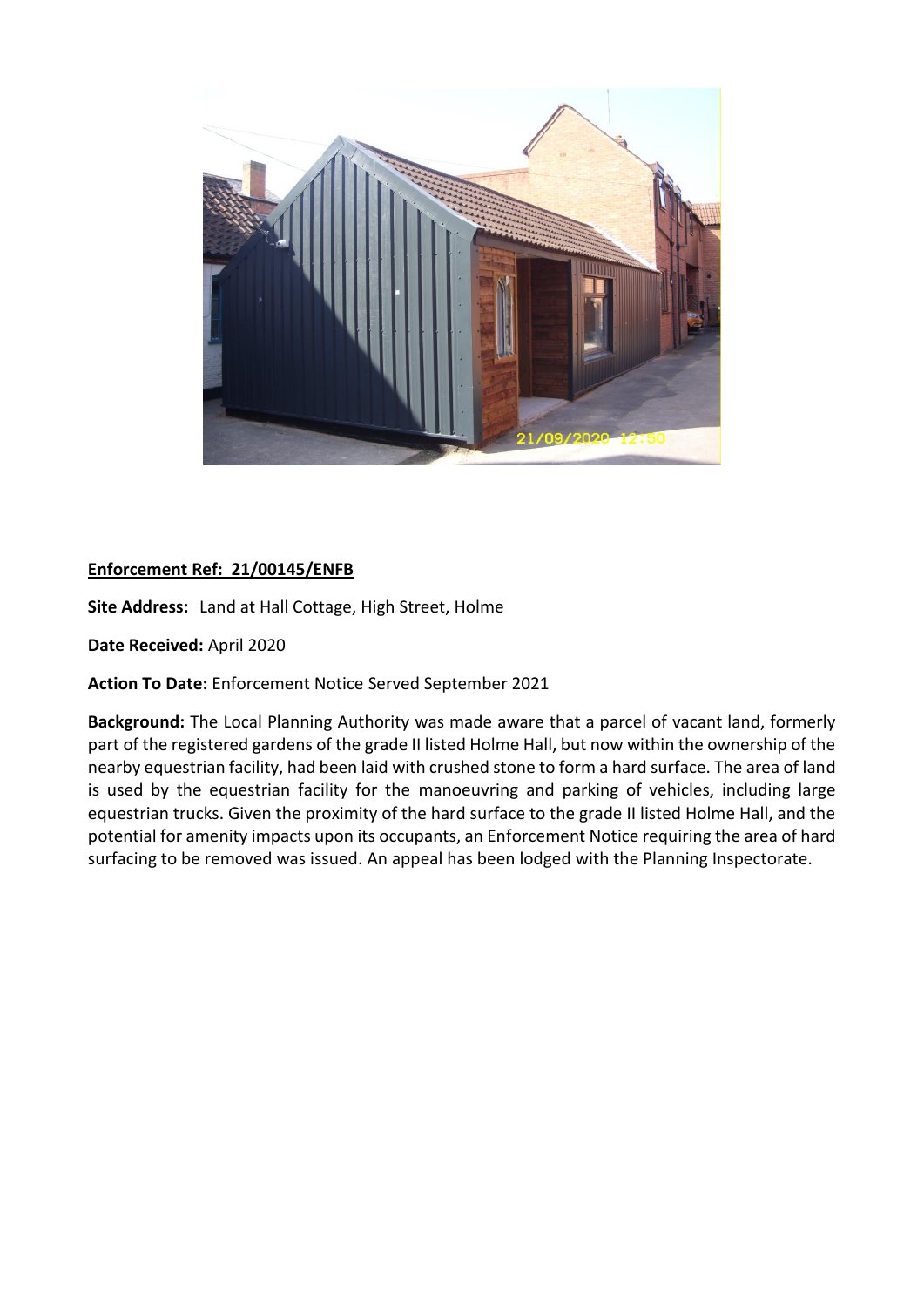

# **SCHEDULE C: EXAMPLES OF BREACHES RESOLVED WITHOUT FORMAL ACTION**

## **Enforcement Ref: 21/00204/ENFC**

**Site Address:** The Dumbles Public House, Southwell

**Alleged Breach:** Untidy Condition of Property

## **Date received:** May 2021

**Background:** The Local Planning Authority received expressions of concern regarding the untidy condition of this long-closed public house. Overgrown vegetation, waste in the car park and damaged windows had, over time, left the building being a visual detriment to the locality. Officers contacted the owner requesting improvements be made, which were promptly undertaken voluntarily. This included the removal of waste and vegetation and repairs to the paint and glasswork of windows on the premises.

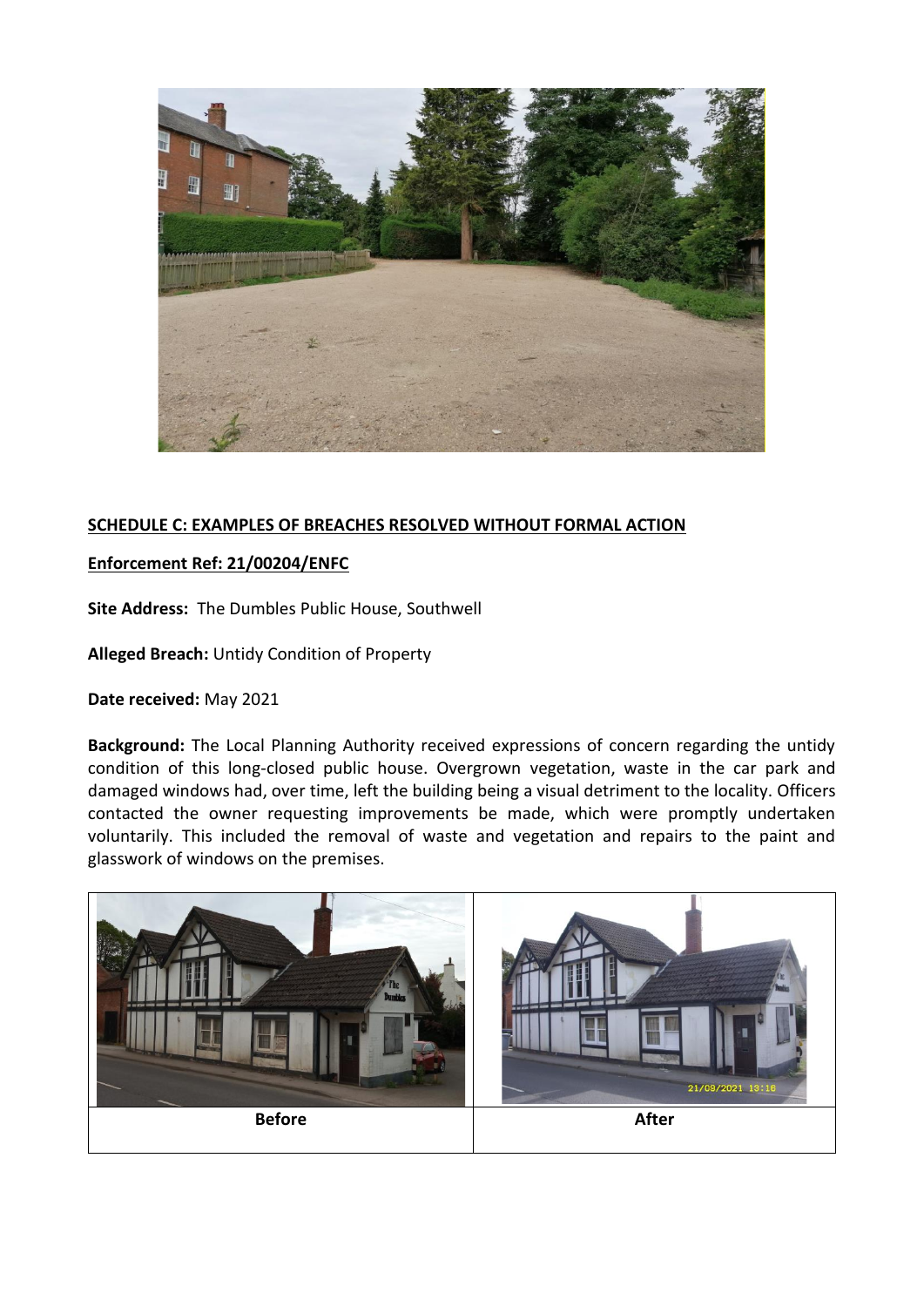## **Enforcement Ref: 21/00193/ENFB**

**Site Address:** Sherwood Park, Walesby

**Alleged Breach:** Unauthorised Commercial Activity

**Date received:** May 2021

**Background:** The Local Planning Authority received a complaint that a resident of a park home site was using part of the land for the parking and maintenance of commercial vehicles, including vans and trucks. The noise and visual disturbance was said to be having a detrimental impact upon other residents, as well as damaging surrounding road surfaces. Officers served a Planning Contravention Notice to obtain a well informed insight and then liaised with the person responsible for the storage and maintenance of the vehicles and advised them that the activity was required to cease. Further site visits have found that all commercial vehicles have been removed and the company website closed.

## **Enforcement Ref: 20/00454/ENFC**

**Site Address:** 16 Collis Close, Newark on Trent

**Alleged Breach:** Unauthorised Outbuilding

**Date Received:** November 2020

**Background:** Officers received an allegation that a timber outbuilding had been erected in the garden of 16 Collis Close, forward of the principal elevation (front) of the dwelling. A site visit found that the outbuilding had been sited so as to be a dominant feature. Therefore, it was considered that allowing the retention of the outbuilding would set an unsustainable visual precedent which detracts from the street scene and would fail to safeguard the amenity of neighbours.

A site visit with the owner confirmed that the building had been erected to provide more space during the covid-19 pandemic. As such, although retention was not agreeable, Officers provided a longer-than-usual compliance period to allow the structure to be dismantled while fulfilling the needs of the occupiers during the pandemic. The outbuilding was duly dismantled as agreed in July 2021.